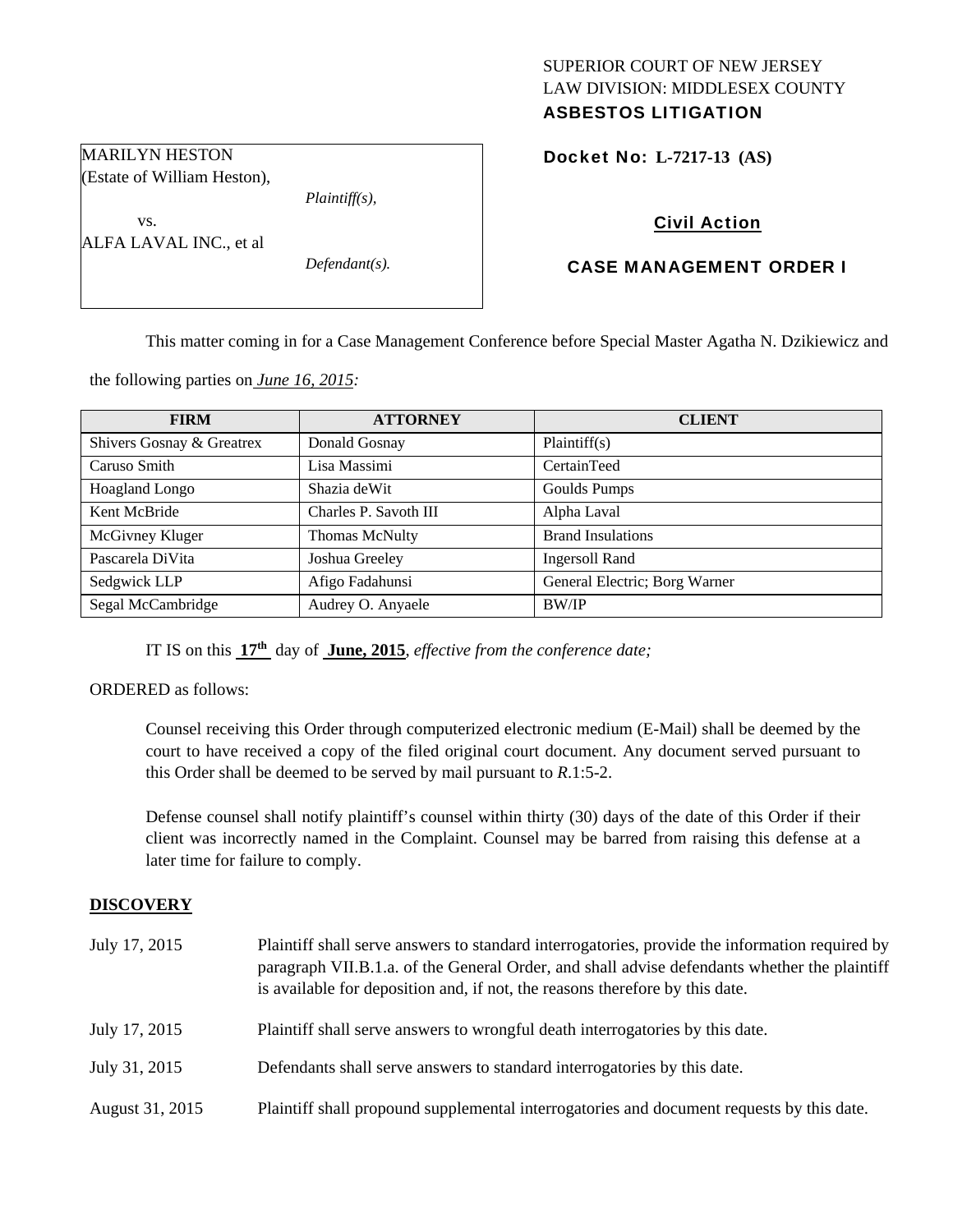| September 30, 2015 | Defendants shall serve answers to supplemental interrogatories and document requests by<br>this date.                                                                                                       |
|--------------------|-------------------------------------------------------------------------------------------------------------------------------------------------------------------------------------------------------------|
| August 31, 2015    | Defendants shall propound supplemental interrogatories and document requests by this<br>date.                                                                                                               |
| September 30, 2015 | Plaintiff shall serve answers to supplemental interrogatories and document requests by this<br>date.                                                                                                        |
| November 30, 2015  | Fact discovery, including depositions, shall be completed by this date. Plaintiff's counsel<br>shall contact the Special Master within one week of this deadline if all fact discovery is not<br>completed. |
| November 30, 2015  | Depositions of corporate representatives shall be completed by this date.                                                                                                                                   |

### **EARLY SETTLEMENT**

December 4, 2015 Settlement demands shall be served on all counsel and the Special Master by this date.

## **SUMMARY JUDGMENT MOTION PRACTICE**

| December 18, 2015  | Plaintiff's counsel shall advise, in writing, of intent not to oppose motions by this<br>date. |
|--------------------|------------------------------------------------------------------------------------------------|
| January 8, 2016    | Summary judgment motions shall be filed no later than this date.                               |
| February $5, 2016$ | Last return date for summary judgment motions.                                                 |

## **MEDICAL DEFENSE**

- August 31, 2015 Defendants shall forward medical authorizations to plaintiff's counsel by this date.
- September 30, 2015 Plaintiff shall serve executed medical authorizations by this date.
- November 30, 2015 Plaintiff shall serve medical expert reports by this date.
- November 30, 2015 **Upon request by defense counsel**, plaintiff is to arrange for the transfer of pathology specimens and x-rays, if any, by this date.
- March 11, 2016 Defendants shall identify its medical experts and serve medical reports, if any, by this date. **In addition, defendants shall notify plaintiff's counsel (as well as all counsel of record) of a joinder in an expert medical defense by this date.**

#### **LIABILITY EXPERT REPORTS**

- March 11, 2016 Plaintiff shall identify its liability experts and serve liability expert reports or a certified expert statement by this date or waive any opportunity to rely on liability expert testimony.
- April 11, 2016 Defendants shall identify its liability experts and serve liability expert reports, if any, by this date or waive any opportunity to rely on liability expert testimony.

\_\_\_\_\_\_\_\_\_\_\_\_\_\_\_\_\_\_\_\_\_\_\_\_\_\_\_\_\_\_\_\_\_\_\_\_\_\_\_\_\_\_\_\_\_\_\_\_\_\_\_\_\_\_\_\_\_\_\_\_\_\_\_\_\_\_\_\_\_\_\_\_\_\_\_\_\_\_\_\_\_\_\_\_\_\_\_\_\_\_\_\_\_\_\_\_\_\_\_\_\_\_\_\_\_\_\_\_\_\_